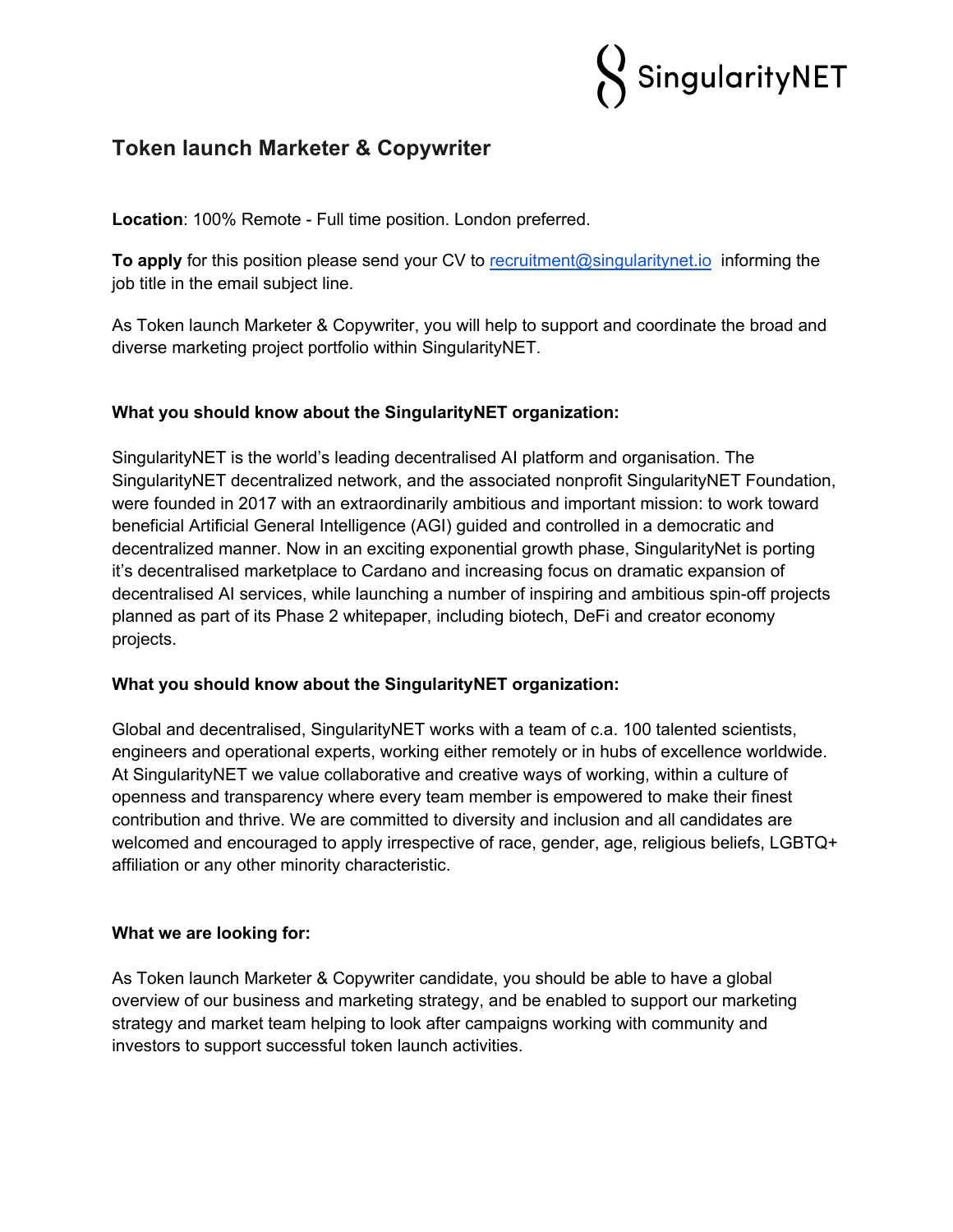

This position will report to the Chief Marketing Officer and he/she will be responsible for the delivery of key digital marketing, social media strategy and copywriter deliverables for token launch activities.

As well acting as a successful track record of Token launch Marketer & Copywriter in a fastpaced, continuously evolving environment. If you have a service-oriented personality, and you are looking forward to working with a diverse set of experts and stakeholders across global time zones this is the right place and position for you.

### **Your responsibilities will include:**

- Producing marketing materials
- Collecting data and forecasting trends
- Conducting market research
- Communicating with ecosystem partners (internal and external)
- Creating advertising materials
- Managing daily administrative tasks
- Promoting company products and services
- Checking marketing activities of competitors
- Analyzing consumer behavior and collecting data
- Coordinating with design and content teams
- Assisting with planning and organising promotional events
- Lead and support the implementation of the marketing strategies with your fellow team members.
- Establish correlations between marketing activities and tokenomics and collaborate on a marketing intelligence dashboard.
- Research and examine new opportunities and the best practices in niche markets
- Design specialized campaigns for a specific targeted population
- Manage email marketing campaigns
- Suggest improvements regarding communications and imagery
- Manage and examine current and potential organic and paid acquisition channels
- Keep abreast of marketing trends and best practices
- Monitor market intelligence and keep track of competitor movement and market situation
- Following training or doing self-study to strengthen skills.
- Organize efficient and effective meetings with participants and stakeholders
- Coach team members and peers in their day to day usage of regulations, tools and processes.
- Additional tasks can be added as per company's needs.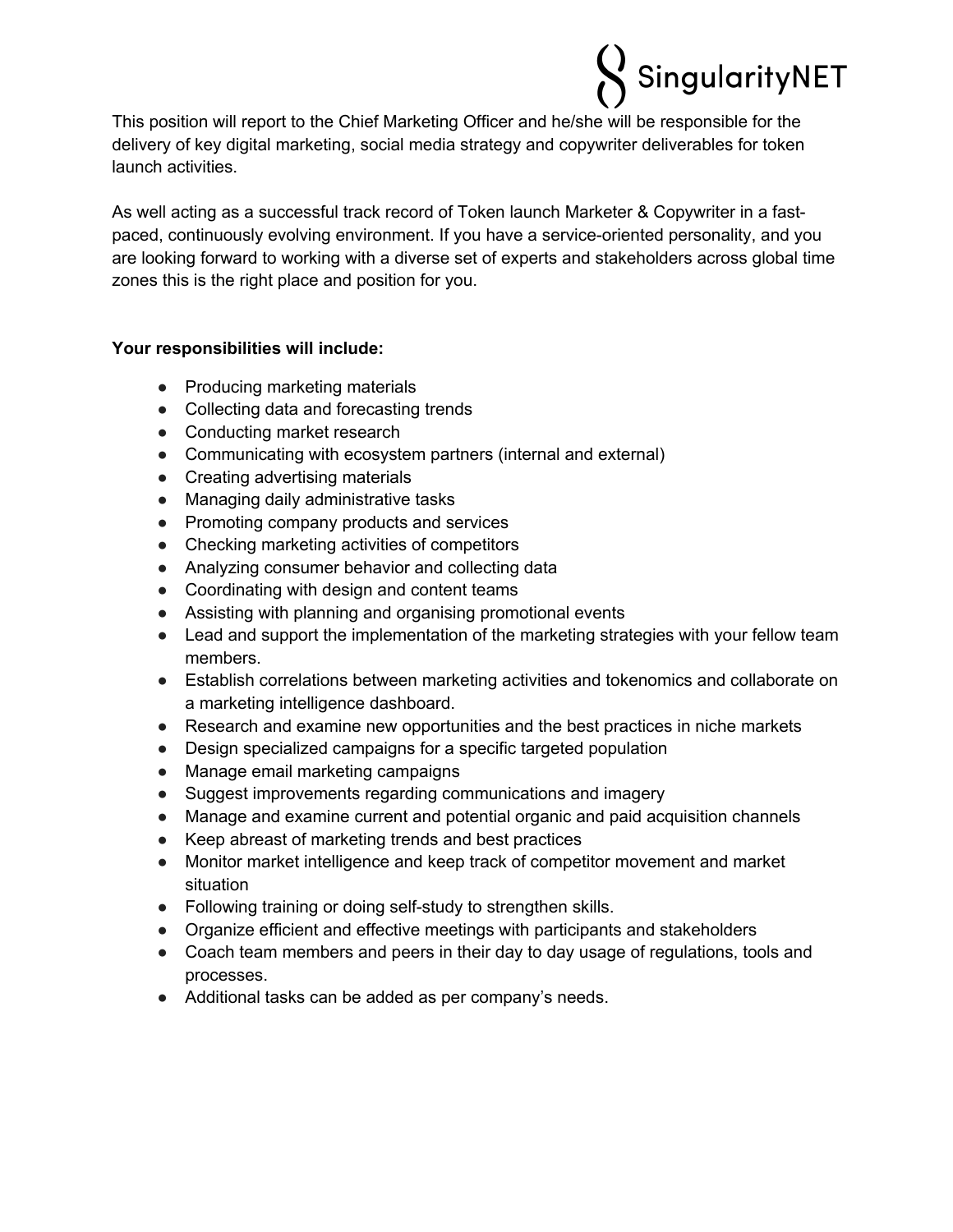

Copywriter:

- Create 4-8 pieces of free content resources each month to drive leads, subscribers, awareness
- Creating various types of content such as ebooks, whitepapers, infographics, guides, blogs, video's, podcasts, newsletters etc.
- For videos and podcasts: create scripts where needed for others, and sometimes record something yourself or in collaboration with others.
- Manage and develop a content marketing strategy with your fellow team members.
- Grow our community through a content strategy in collaboration with our community lead.
- Work with designers, product marketing, sales, and external influencers and other industry experts
- Contribute to website content.
- Following training or doing self-study to strengthen skills.

## **Requirements:**

To be successful in this role you will need:

- University degree in marketing, business administration, sales or equivalent.
- A proven track record with 4+ of experience in the field of marketing or public relations.
- Experience working as copywriter, creating content for a diverse range of media.
- Experience in supporting a cryptocurrency project launch.
- Knowledge building, developing and maintaining social media communities
- Knowledge in cryptocurrency and DeFi field
- Knowledge with working in a fast-paced, complex, distributed environment, preferably a startup or scale-up organization
- Be interested in learn about how to work cross-functional teams to deliver projects with multiple dependencies and constraints
- Broad technical knowledge and eagerness to keep developing yourself and learn about the ins and outs of all the projects SingularityNET is undertaking
- Learn how to deliver high level of accuracy and excellent reporting and presentation skills
- Great communication skills
- Proficient in English, written and spoken
- Hands-on experience
- Flexibility in working hours, ability to work under pressure and adjust quickly to changing goals and timelines.
- Cryptocurrency, AI and Defi knowledge.

### **What you will get in return:**

- Being part of one of the greatest AI and blockchain teams in the world that aims to create beneficial Artificial General Intelligence for the good of humanity
- Working on multiple projects that each have the potential to change the world in domains like health, finance, media, and computing